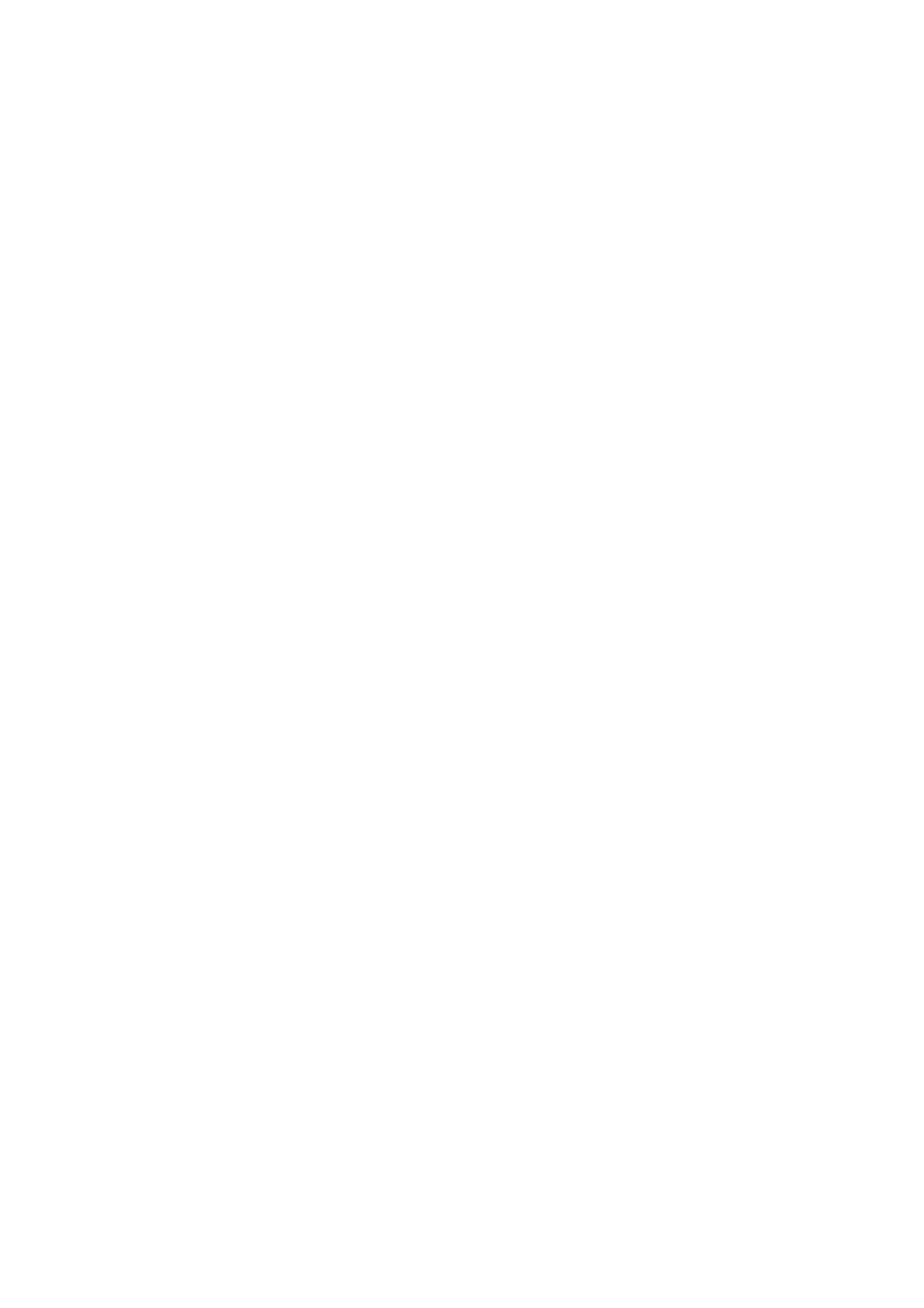# **Introduction**

## **The Public Interest Advocacy Centre**

The Public Interest Advocacy Centre (PIAC) is an independent, non-profit law and policy organisation that works for a fair, just and democratic society, empowering citizens, consumers and communities by taking strategic action on public interest issues.

PIAC identifies public interest issues and, where possible and appropriate, works co-operatively with other organisations to advocate for individuals and groups affected. PIAC seeks to:

- expose and redress unjust or unsafe practices, deficient laws or policies;
- promote accountable, transparent and responsive government;
- encourage, influence and inform public debate on issues affecting legal and democratic rights; and
- promote the development of law that reflects the public interest;
- develop and assist community organisations with a public interest focus to pursue the interests of the communities they represent;
- develop models to respond to unmet legal need; and
- maintain an effective and sustainable organisation.

Established in July 1982 as an initiative of the (then) Law Foundation of New South Wales, with support from the NSW Legal Aid Commission, PIAC was the first, and remains the only broadly based public interest legal centre in Australia. Financial support for PIAC comes primarily from the NSW Public Purpose Fund and the Commonwealth and State Community Legal Services Program. PIAC also receives funding from the Industry and Investment NSW for its work on energy and water, and from Allens Arthur Robinson for its Indigenous Justice Program. PIAC also generates income from project and case grants, seminars, consultancy fees, donations and recovery of costs in legal actions.

## **Energy + Water Consumers' Advocacy Program**

This Program was established at PIAC as the Utilities Consumers' Advocacy Program in 1998 with NSW Government funding. The aim of the program is to develop policy and advocate in the interests of low-income and other residential consumers in the NSW energy and water markets. PIAC receives policy input to the program from a community-based reference group whose members include:

- Council of Social Service of NSW (NCOSS);
- Combined Pensioners and Superannuants Association of NSW;
- Park and Village Service:
- Ethnic Communities Council NSW;
- Rural and remote consumers;
- Retirement Villages Residents Association;
- the Physical Disability Council NSW; and
- Affiliated Residential Park Residents Association.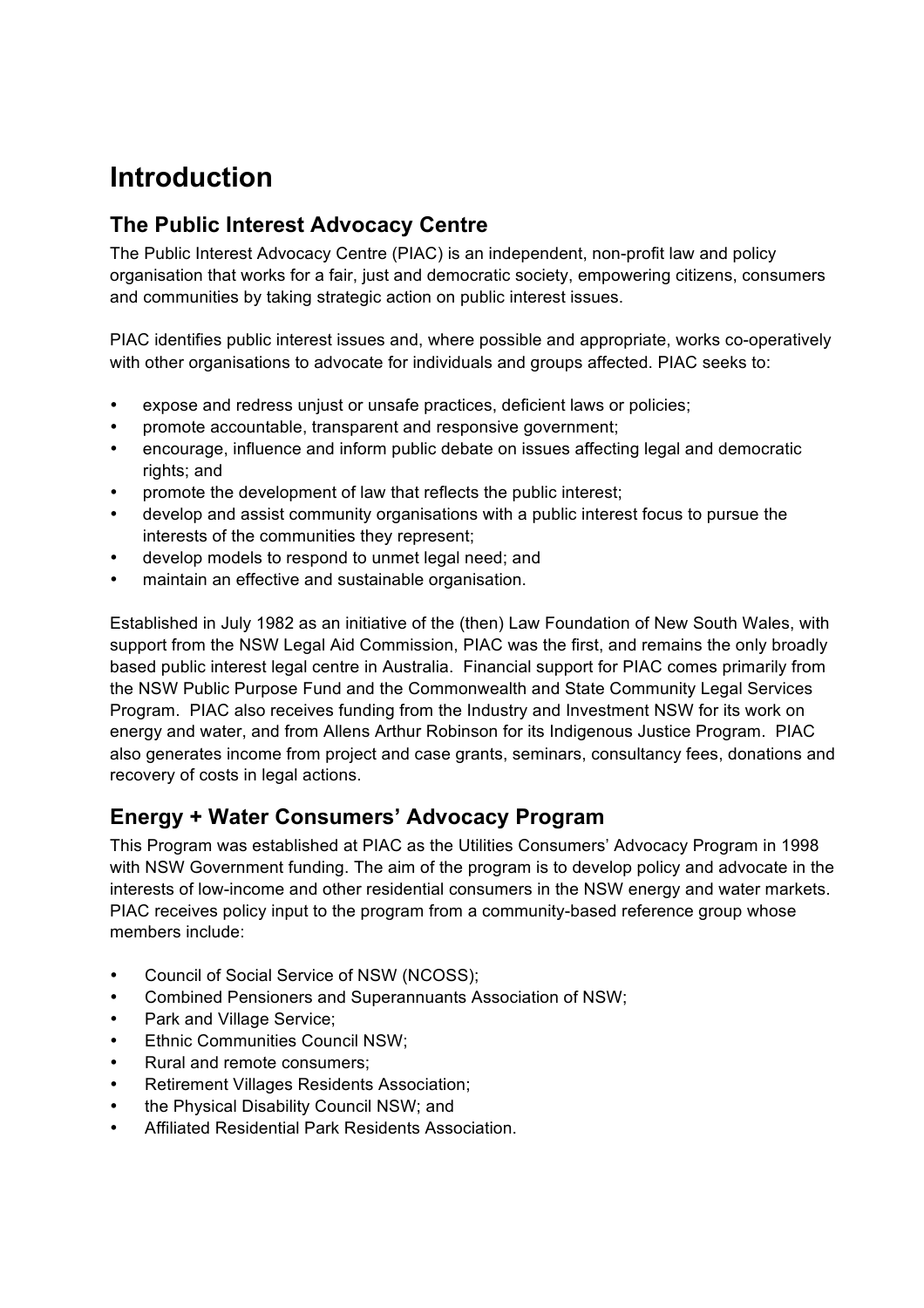## **Objectives of the draft Energy White Paper and national energy policy**

There has been considerable change in Australia's energy sector since the last Energy White Paper in 2004, so a new examination of all issues related to energy policy in this country is a timely exercise. According to the current draft Energy White Paper, the goal is 'to build a secure, resilient and efficient energy system' that takes 'social, economic and environmental considerations into account'.<sup>1</sup> This aim sits alongside the National Energy Objective, as set out in the *National Electricity Act 1996* (South Australia), which is to achieve 'investment in, and efficient operation and use of, energy services for the long term interests of consumers of energy'.<sup>2</sup> PIAC supports these aims, but believes that to achieve them energy policy development must give much greater consideration to protecting vulnerable consumers.

The draft Energy White Paper acknowledges that 'as an essential service, energy intersects with ... social policy outcomes'.<sup>3</sup> PIAC believes that to realise the National Energy Objective, policy makers must address the fact that current trends in affordability mean an increasing number of consumers face rising barriers to ongoing energy consumption and are therefore vulnerable to losing access to this essential service. Under these circumstances, it is impossible to argue that energy services are operating in the long-term interests of those consumers.

The current challenge for energy policy makers is to deliver the National Energy Objective and the draft Energy White Paper goals against a backdrop of dramatic change in Australia's energy generation and supply arrangements. The introduction of the National Energy Consumer Framework (NECF) throughout the National Energy Market (NEM) will bring far-reaching changes to energy regulation, with the Australian Energy Regulator (AER) taking over many of the functions of state-based bodies such as the NSW Independent Pricing and Regulatory Tribunal (IPART). At the same time, there have been steep and regular price rises throughout the NEM that are projected to continue until at least 2013-14.<sup>4</sup> While these price increases are linked to substantial investment in transmission and distribution infrastructure, as well as the cost of government-mandated green schemes, they have not been accompanied by the necessary adjustment to measures to protect vulnerable consumers. PIAC believes strongly that in order to secure a more equitable outcome for vulnerable consumers and to take social considerations into account, a new forum for consideration of these issues is required.

## **Trends in affordability and their impacts**

The draft Energy White Paper acknowledges that 'in recent times energy ... has become less affordable for many in society and continued rises will place additional pressure on household cost of living'.<sup>5</sup> PIAC welcomes this acknowledgement, but does not believe affordability receives sufficient attention in the draft Energy White Paper, given the extent of the problem and its impact on vulnerable consumers. For example, CSIRO has projected home energy price rises of up to 56% in real terms between 2011 and 2025.<sup>6</sup> Recent price growth has already dramatically outpaced rises in energy rebates for vulnerable consumers. The NSW Low Income Household Rebate for Health Care Card and other Concession Card holders (which was known as the

<sup>2&</sup>lt;br>
Australian Government, *Energy White Paper*, 2012, 6.<br>
National Electricity Act 1996 South Australia), schedule 1, part 1, s7.<br>
Australian Government, *Energy White Paper*, 2012, 3.<br>
AEMC, *Retail electricity price esti* 

<sup>2</sup> • Public Interest Advocacy Centre • Complementary modernisation: Options to address the issue of affordability in the Energy White Paper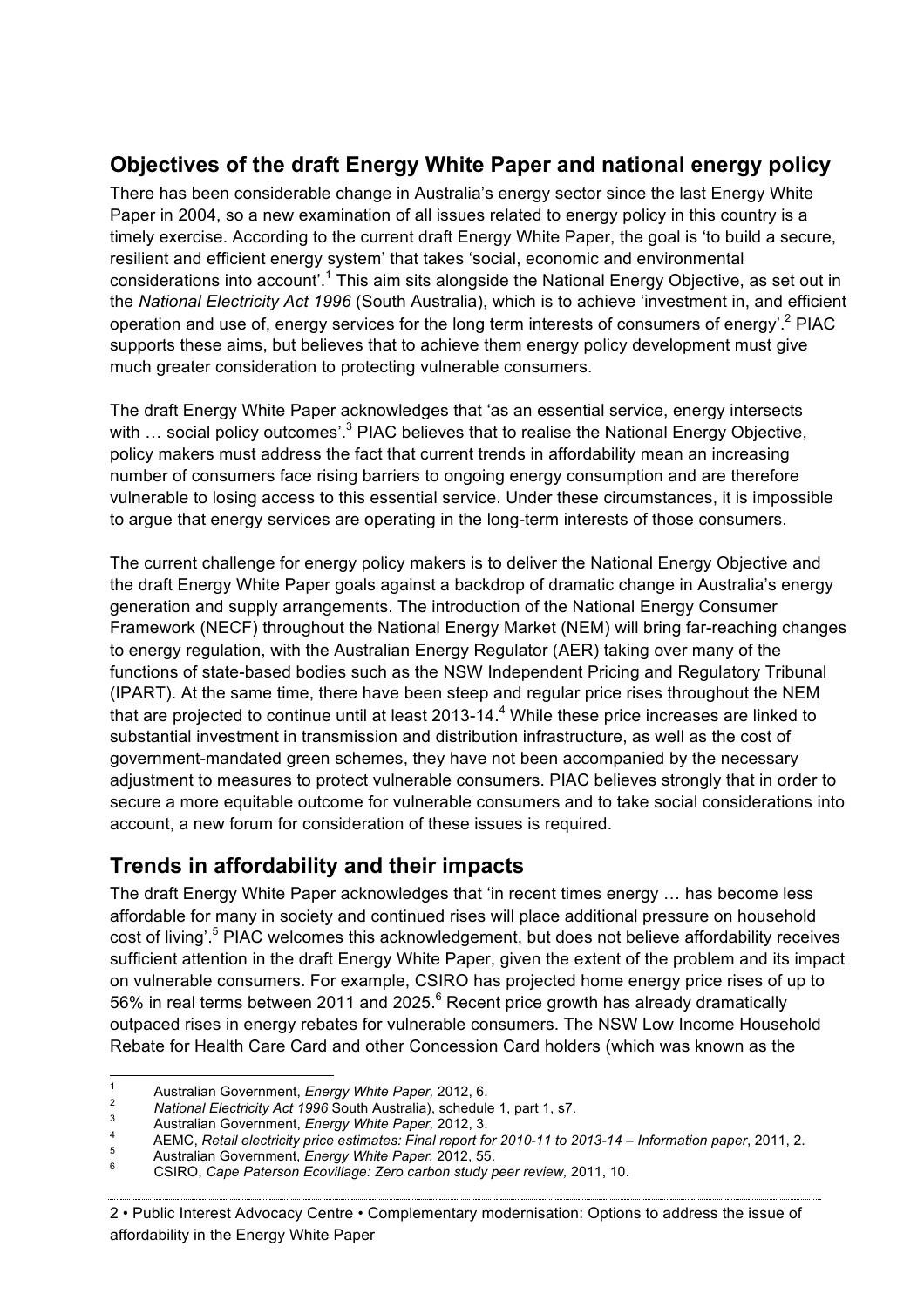Energy Rebate until 1 July 2011<sup>7</sup>) rose from \$145 per year to \$200 per year for 2011-12 (and will rise to \$235 per year by 2014), yet average bills for customers in the Essential Energy distribution area of NSW rose by \$316 between 2010-11 and 2011-12.<sup>8</sup> The \$55 rise in the Energy Rebate covered only half of the increase in average bills that stemmed from green scheme costs alone (which was \$111, or 6% of the 17% price increase from 2010-11 to 2011-12). The increase in the Low Income Household Rebate was further surpassed by price rises due to generation costs (1% of the overall increase), network costs (9% of the overall increase) and retail costs (1% of the overall increase).<sup>9</sup>

Price increases pose a particular challenge for low-income consumers because, for this group, energy bills represent 4% of household expenditure compared to only 2.6% on average across Australia, according to figures from the Australian Bureau of Statistics for 2009-10 cited in the draft Energy White Paper.<sup>10</sup> A more geographically specific analysis of indicative electricity bills by IPART found that affordability is an even greater issue in some areas of NSW. IPART found that 27% of households in the Essential Energy distribution area are likely to spend more than 6% of their disposable income on their electricity bill, with 8% of households likely to devote more than 10% of their disposable income to this purpose.<sup>11</sup>

The recent steep increase in the cost of energy has been accompanied by increases in residential disconnections for non-payment of bills. According to the AER, the rate of disconnections due to failure to meet bill repayments is 'a key performance indicator of affordability and access' to energy supplies.<sup>12</sup> In light of this, PIAC is extremely concerned that small residential retail customers in NSW have experienced sharp increases in disconnection in recent years. A total of 18,561 small residential energy customers were disconnected for nonpayment of bills in 2010-11, an extra 2726 disconnections, or an increase of 17.2%, compared to  $2009 - 10.<sup>13</sup>$ 

Small non-residential retail customers also experienced an increase in disconnections from 2009-10 to 2010-11, with the number cut off for non-payment of bills jumping by 22.3% to 2050 disconnections.<sup>14</sup> Significantly, 2010-11 was the only year in the last five when the percentage of small non-residential retail customers disconnected for non-payment of bills was higher than for small residential customers.<sup>15</sup> Figures from IPART also show that there has been a drop in the number of non-residential customers who are reconnected at the same address, from 44.3% of those disconnected in 2009-10 to 37.3% in 2010-11.<sup>16</sup> While PIAC acknowledges that 2050 disconnections of small non-residential customers is not itself overwhelming, the trend is alarming: an increase of 22.3% suggests there may be a growing nexus between small business viability and energy affordability. Regardless of whether customers are residential or nonresidential, the decreasing affordability of energy is having broad-ranging deleterious consequences.

http://www.trade.nsw.gov.au/energy/customers/rebates<br>
a<br>
PART, Changes in regulated retail electricity prices from 1 July 2011–Final report and determination, 2011, 4.<br>
bid 3.<br>
Australian Government, *Energy White Paper*,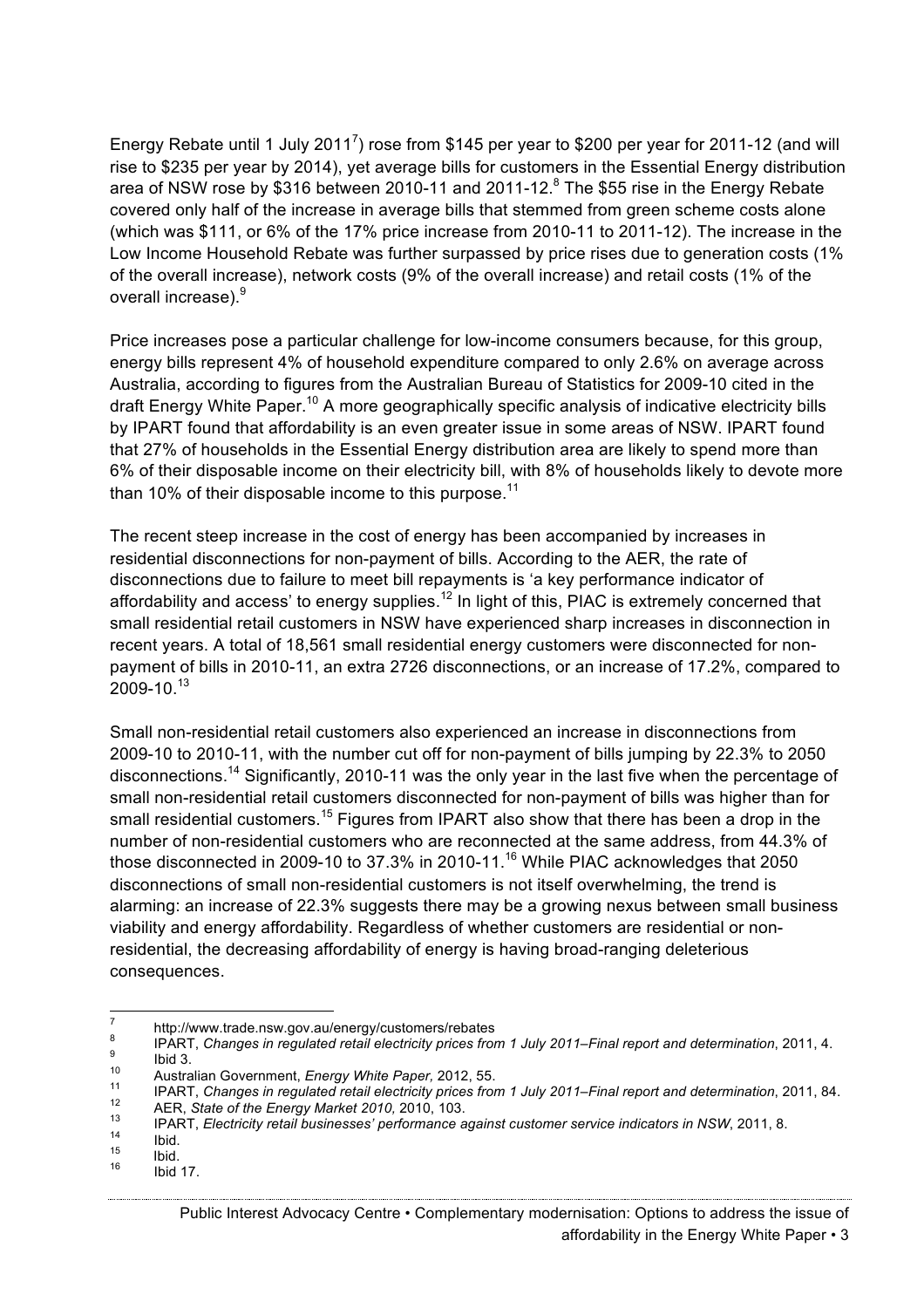PIAC itself also periodically examines the social and economic consequences of residential disconnection through its publication *Cut Off: The experience of utility disconnection* (published in 2005 and 2009 and scheduled to be released again in 2013). Figures from the more recent study show that residents who had their energy supply disconnected experienced a range of negative impacts as a result. In particular, 18% experienced negative health impacts, including being prevented from using a medical device (9%) or falling ill/sustaining an injury (9%).<sup>17</sup> There were also notable psychological impacts, with affected people becoming anxious or distressed in 34% of cases (36% for children) and having difficulty caring for infants in 13% of cases.<sup>18</sup> In addition, an occupant was unable to attend work or school in 8% of cases and someone in the house became ill in 7% of cases.<sup>19</sup> These figures illustrate how the negative impacts of disconnection potentially lead to long term problems with anxiety and increase the burden on the health system through increased incidence of illness. Residential disconnections also pose a challenge to national productivity, through both absenteeism and the negative impacts of stress and illness on work performance. Finally, as a hindrance to education, disconnection can have a long-term effect on productivity through reducing the productive capacity of workers and those seeking employment.

The trend in affordability is also placing an increasing burden on ombudsman services and community welfare organisations. For example, the Energy and Water Ombudsman of NSW (EWON) has reported an increase in complaints related to affordability. From 2009-10 to 2010-11, EWON notes an increase of 1502 complaints from customers facing disconnection (8%) and an increase of 813 complaints from customers who had been disconnected due to nonpayment of bills.<sup>20</sup> PIAC has received anecdotal evidence that community welfare organisations that administer emergency relief programs such as the NSW Government's Energy Account Payment Assistance scheme are struggling to meet the growing demand for such assistance measures. PIAC contends that it is unrealistic to call on existing social safety nets that support low-income consumers to deal with the impact of future energy costs increases, when these safety nets are already operating close to or beyond capacity.

## **Towards more effective consumer assistance**

Due to the increasingly severe challenges that steep rises in the cost of energy present, as well as the fact that these rises are projected to continue, PIAC believes the issue of energy affordability needs to be more systematically addressed by governments. In addition, the draft Energy White Paper notes that 'Australia's energy markets are entering a period of major transition'.<sup>21</sup>

As energy regulation in Australia undergoes a radical overhaul through the introduction of the NECF, at the same time as the introduction of a carbon price and increased requirements for the use of renewable energy and energy efficiency, particular attention must be paid to the effectiveness of assistance for energy customers. PIAC believes that there is a need for a modernised system of energy consumer assistance for vulnerable customers to complement the increasingly sophisticated and costly energy market in this country.

<sup>&</sup>lt;sup>17</sup> PIAC, Cut off II: The experience of utility disconnection, 2009, 30.<br>
lbid 31.<br>
lbid.<br>
Energy and Water Ombudsman NSW, Annual Report 2010-11, 2011, 2.<br>
<sup>21</sup> Australian Government, *Energy White Paper*, 2012, 46.

<sup>4</sup> • Public Interest Advocacy Centre • Complementary modernisation: Options to address the issue of affordability in the Energy White Paper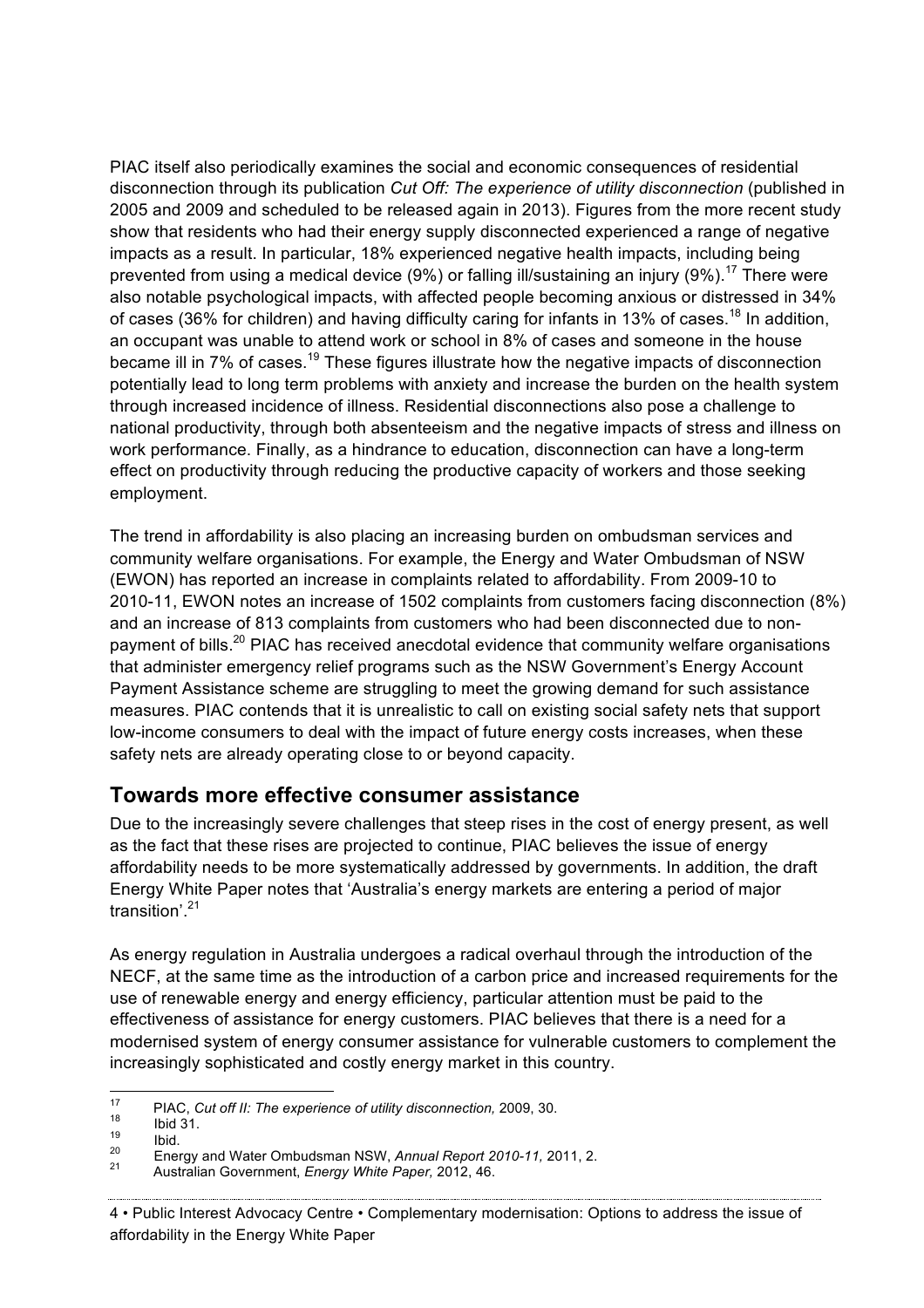PIAC submits that there has not been sufficient consideration by policy makers of the price impacts on vulnerable consumers from new energy initiatives. Such impacts need to be considered as part of the policy development process, with mechanisms to offset them designed at the outset, rather than the issue of compensation or adjusting the safety net for vulnerable consumers being left to other jurisdictions or areas of government as a secondary consideration. PIAC notes that this preferred policy approach was taken in the case of the introduction of a carbon price, where the government recognised that carbon pricing will increase household costs such as energy and developed an assistance package including measures 'specifically targeted towards the needs of low-income groups'.<sup>22</sup> Conversely, no assistance targeting vulnerable consumers is offered to offset the price impact of the Large-scale Renewable Energy Target (LRET) and Small-scale Renewable Energy Scheme (SRES). PIAC recommends that the model of policy development used for the carbon price be consistently adopted by all jurisdictions as part of any new energy policy that will have price impacts, such as green schemes.

PIAC notes that the draft Energy White Paper proposes a 'regular four-yearly review of national energy policy strategy beginning in 2016<sup>'.23</sup> PIAC recommends that the issue of energy affordability for vulnerable consumers be included in the terms of reference for this review.

While the draft Energy White Paper states that it is 'important to recognise the need for energy costs to be taken into account in social policy frameworks',  $24$  PIAC argues that policy makers must go further and include mechanisms to protect vulnerable consumers as part of energy policy frameworks. In PIAC's opinion, a new forum is required to undertake these deliberations. This would go some way to meeting what the draft Energy White Paper describes as the need to 'ensure that public consultation and engagement in decision-making, program design and other aspects of energy policy is improved'.<sup>25</sup>

One option for this forum would be a group convened by the Australian Energy Market Commission, which has as a strategic objective 'contributing to energy market policy development as the leading source of advice on energy markets'.26 However, given that energy rebates for vulnerable consumers are available through both the Australian and state and territory governments, PIAC believes that the Standing Committee on Energy and Resources (SCER) under the Council of Australian Governments would be an appropriate forum for the discussion of these issues as part of the development of broader energy policy. This could occur through an Affordability and Consumer Protection Sub-committee of SCER, with membership including all jurisdictions in the NEM, energy producers and suppliers, consumer advocates and concerned community sector organisations. The sub-committee would report to SCER, which would then review and make decisions regarding its recommendations.

### *Recommendation 1*

*PIAC recommends that the issue of affordability of energy and the impact of new energy policies on vulnerable consumers be included by all jurisdictions as part of the policy development* 

<sup>22</sup> Ibid. <sup>23</sup> Ibid, xxvii. <sup>24</sup> Ibid 57. <sup>25</sup> Australian Government, *Energy White Paper,* 2012, 57. <sup>26</sup> http://www.aemc.gov.au/About-Us/Mission-and-Values.html

Public Interest Advocacy Centre • Complementary modernisation: Options to address the issue of affordability in the Energy White Paper • 5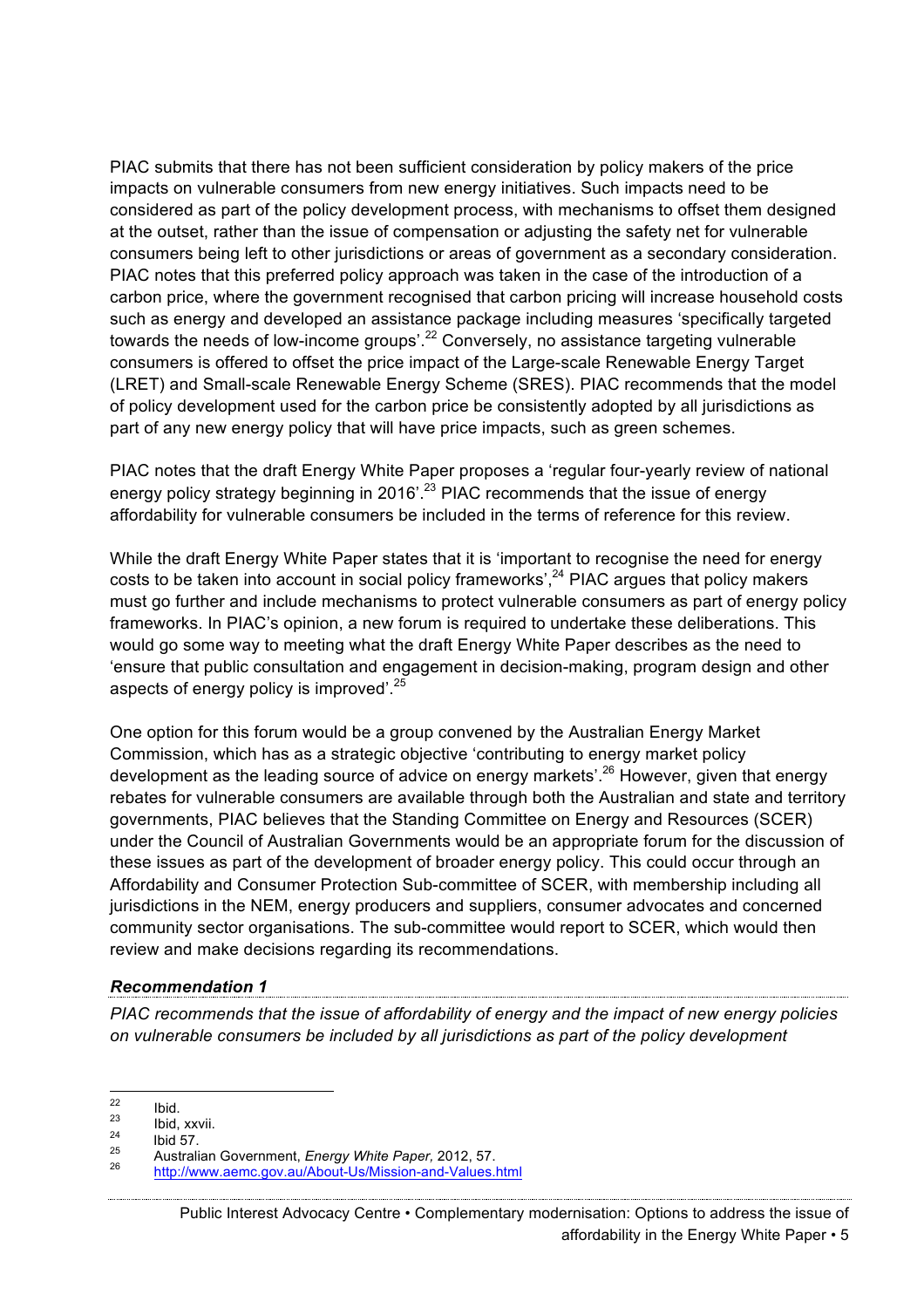*process, and that it be included in the terms of reference for the four-yearly review of national energy policy.* 

### *Recommendation 2*

*PIAC recommends that the Standing Committee on Energy and Resources introduce an Affordability and Consumer Protection Sub-committee to help develop a system of consumer protections that complements Australia's increasingly sophisticated and integrated system of energy supply. The sub-committee should include representatives from all jurisdictions in the NEM, energy producers and suppliers, consumer advocates and community sector organisations.*

## **The impact of green schemes**

A clear example of failure to adjust consumer protections for the impact of a new energy policy is the effect that green schemes have had on the retail price of electricity. Figures from the AER's *State of the energy market 2011* report show that in 2010-11, green scheme costs accounted for 4% of the cost of an average energy bill in Queensland and Tasmania, 5% in South Australia, 6% in NSW and 8% in the ACT. $^{27}$  AER figures show that, for example, green schemes cost average energy account holders in South Australia \$125 per year and up to \$153 per year in NSW (for customers in the Essential Energy distribution area).<sup>28</sup>

The Energy White Paper acknowledges that 'increases in household energy costs are generally regressive in their impact'.<sup>29</sup> As a result, low-income consumers who pay a higher proportion of their income on energy bills, experience a proportionally greater financial impact from price increases. Green schemes such as the LRET and SRES are funded by consumers, who pay the costs power companies face to comply with mandated minimum levels for the use of renewable energy through higher network charges. $30$  This means the funding of green schemes is regressive in its impact. In addition, consumers on low incomes are less likely to be able to take advantage of schemes such as the SRES or the NSW Government's Solar Bonus Scheme (which closed to new participants on 1 July 2011<sup>31</sup>) because they cannot afford the initial capital outlay to purchase hardware such as solar panels. Low-income consumers are also more likely to live in rental accommodation, which is a further barrier to receiving the benefits of such schemes as occupants are unlikely to pay to install solar panels in a home where they have little certainty of ongoing occupancy in the medium to long term.

The funding of green schemes via current arrangements therefore places a heavy and unfair burden on low-income consumers and is in urgent need of change. A more equitable method of funding such schemes would be through general government revenue, as Australia's income tax arrangements are progressive in their impact and include a safety net for those on low incomes in the form of the tax-free threshold. However, PIAC recognises that governments in all jurisdictions within the NEM face budgetary constraints that present challenges to adopting such a funding model in the short term. In such an environment, governments must recognise the impact of

6 • Public Interest Advocacy Centre • Complementary modernisation: Options to address the issue of affordability in the Energy White Paper

<sup>&</sup>lt;sup>27</sup><br>
AER, State of the Energy Market 2011, 2011, 110.<br>
<sup>28</sup><br>
Australian Government, Energy White Paper, 2012, 57.<br>
<sup>30</sup> IPART, Changes in regulated electricity retail price from 1 July 2011–Final report and determination

*units in NSW*, 2011, 11.